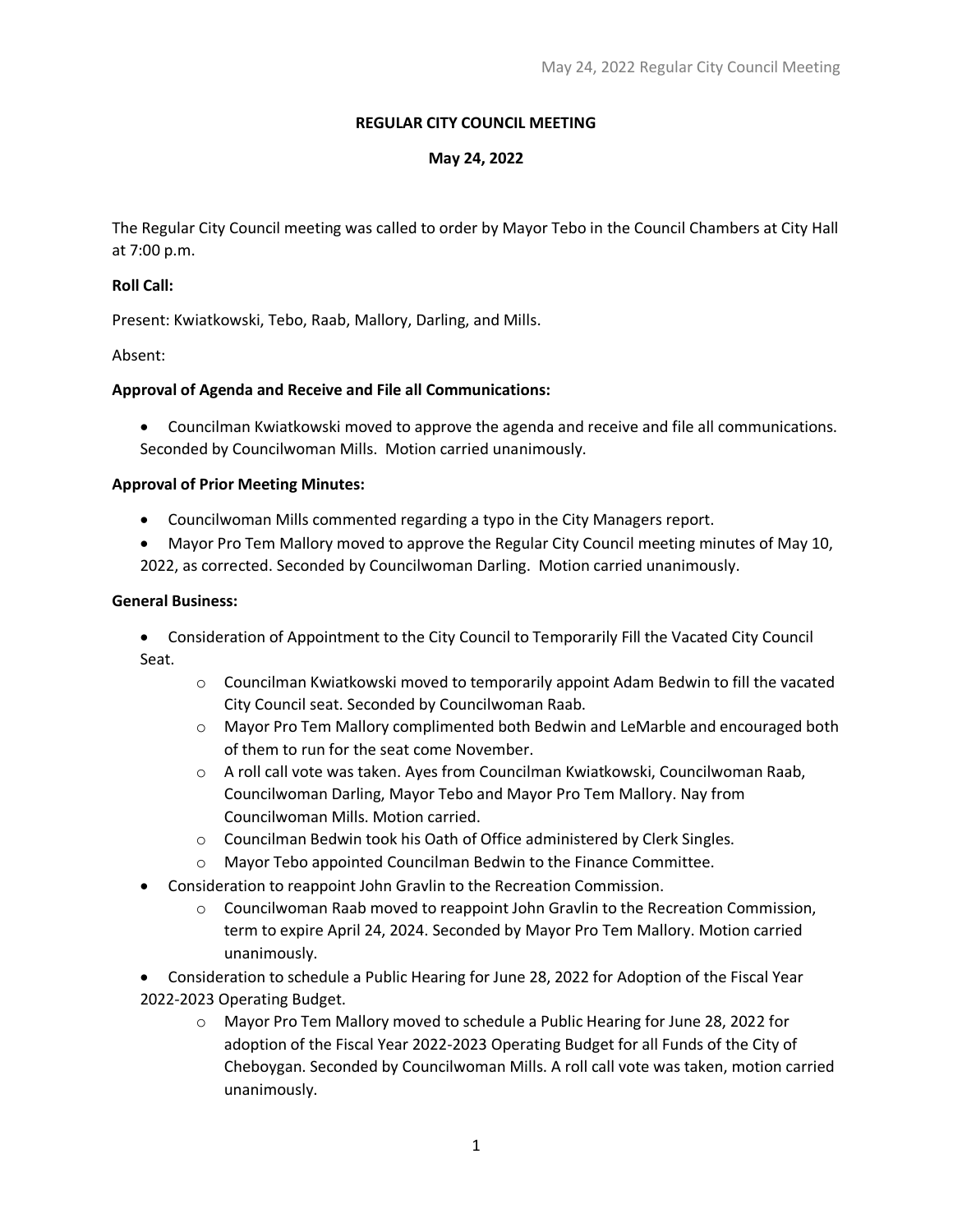• Consideration to Approve a Land Division of City Owned Property on Cleveland Avenue, Parcel ID: 052-031-204-007-00.

- $\circ$  City Manager Sabolsky explained that this is part of the process we have been discussing for months. That there was a Declaration of Trust from a while back that made it appear the Housing Commission owned the entire City park. Officials from the Housing Commission, the City and from HUD all discussed the situation. HUD is going to have some deeds issued. In order to do deeds, you need a legal description of the property. We will be splitting that property off so the strip with housing will be one parcel and the rest of the City park will be a second parcel.
- $\circ$  Councilwoman Raab asked regarding a letter of support Housing Commission asked of Council.
- $\circ$  Sabolsky responded that they sent a letter back to the Housing Commission explaining that once everything is taken care of, the letter of support will be provided. Until this is taken care of, it is difficult to provide a letter of support.
- o Discussion was had regarding the Declaration of Trust.
- o Councilwoman Mills voiced her support for the parcel division. Councilwoman Mills proposed the question of what happens to the property if HUD were to no longer exist.
- $\circ$  Sabolsky explained that there is a Clawback Provision and what would happen to the property. Wanting to make sure that everything is done correctly.
- o Mayor Pro Tem Mallory moved to approve the division of City Owned Property on Cleveland Ave, Parcel ID: 052-031-204-007-00. Seconded by Councilwoman Darling. A roll call vote was taken, motion carried unanimously.

### **City Manager's Report:**

- Sabolsky reported on Union contract negotiations. The public works department will be working four 10-hour shifts this summer again. They did change something in the Union contract to make sure someone was here on Fridays. Water and sewer will be doing the same. Sabolsky did put in the contract that if this doesn't work, they will be put back to the five 8-hour shifts. They did change some outdated things in the contract.
- Police Chief and Police Sergeant have developed and implemented a comprehensive professional development program for all our officers. We are trying to get our officers as much training as possible. There will be a new schedule implemented on June  $1^{st}$ . The union has requested a meeting with Chief, Sabolsky and the Sergeant. In the contract there is a labor management meeting held every once in a while, and that meeting will happen soon. Sabolsky commented that he enjoys seeing the officers at school events.
- The Opera House inspection occurred last Thursday and Friday. We should have a preliminary report by the end of the month. The building that is underneath, the metal sheeting is in good shape, what is giving us issues is the wooden supports that support the metal sheeting and also the wood supports that were put on for the flat roof that's over the section of the building. They did say that our HVAC system needs millions worth of repair. Moisture in the basement is causing damage to some of the metal supports.
- Regarding the pedestrian bridge, we have a proposal from Hubbell, Roth and Clark (HRC) for \$14,000 to come up with alternative solutions to see how we can get those elevators fixed. The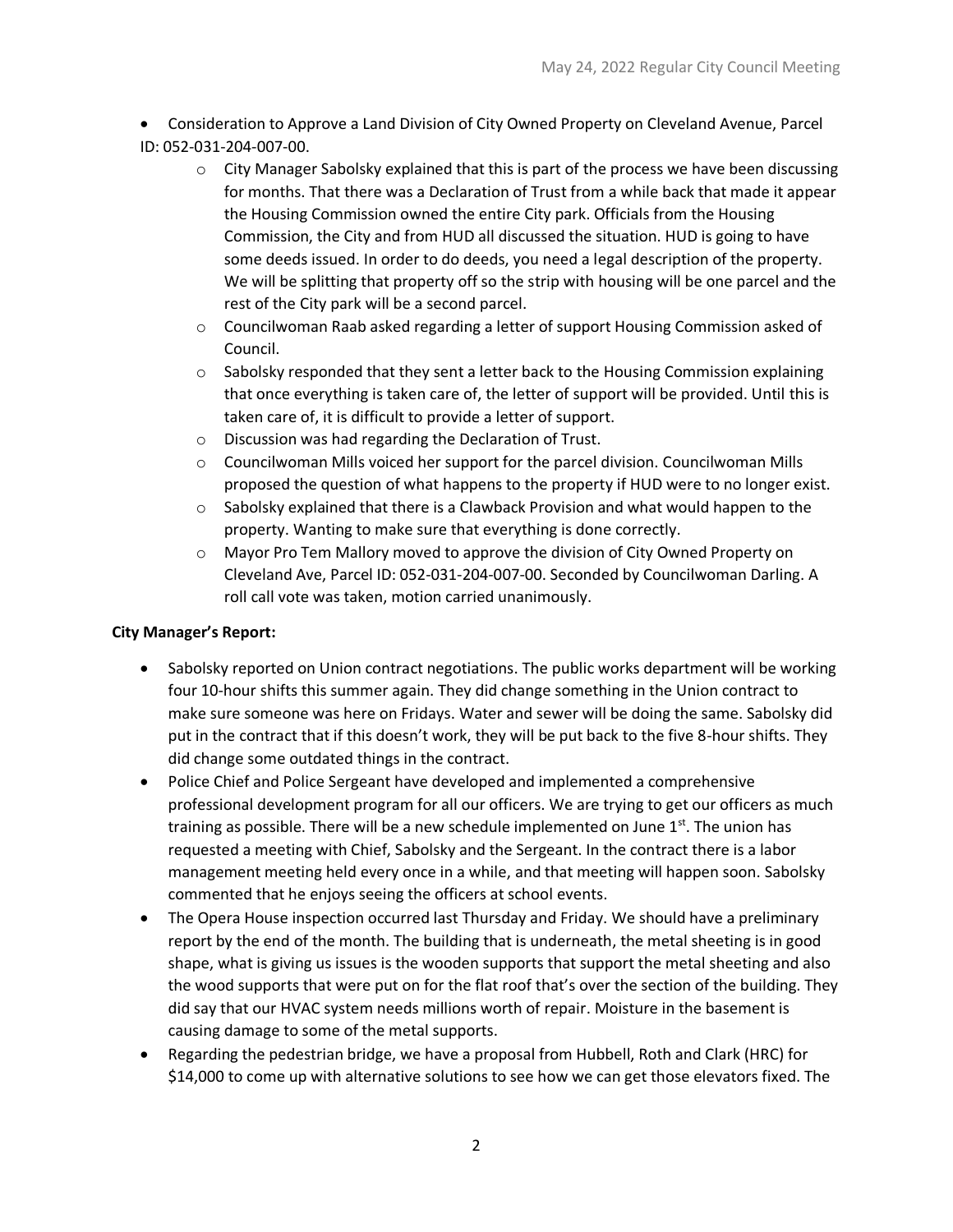DDA will be discussing this at their next meeting. Since Sabolsky has been here, almost \$40,000 has been spent on the footbridge. The elevators have been shut down.

- Councilwoman Raab asked regarding the proposal.
- Sabolsky said this proposal would tell us how to find other solutions besides fixing those elevators. Can we move the mechanicals from below to up top? Can we put a ramp? We have an elevator hydraulic shaft in there that needs to be redone and the price tag is \$42,000.
- Councilwoman Raab asked if we have ever talked to Ryba or other companies that regularly work with water to see what their recommendation would be to fix the problem.
- Sabolsky said that we did have someone come in and seal the one pit so no water could come into that pit. Once that happened, the hydraulic shaft busted and filled it up with oil. Thankfully the oil stayed in there and did not go out. The pits are below the water level of the river. Hopefully some reasonable solutions can come about.
- Councilwoman Mills asked about the Army Corps of Engineers.
- Councilwoman Raab commented on how hard it is to get to work with the Army Corps of Engineers.
- Sabolsky said we are waiting on the Corps of Engineers to give us permission to proceed with the fishing piers.
- Regarding the Safe Routes to School Program, there is a significant amount of funds out there available regarding safety concerns, infrastructure issues in or around schools. There was some talk about the Stempky/Loomis extension; that would be perfect for this grant. Sabolsky and Jason Karmol did meet with the school superintendent. They would be interested to partner in this program. Right now they are struggling with funds. We did some research on this grant and we would need a non-motorized traffic plan. This non-motorized traffic plan also needs to be done in order for Cheboygan DDA to be RRC certified. Sabolsky asked Karmol to get a proposal from HRC on what it would take to do this particular traffic plan so it could open up more doors for funding for us. Sabolsky said this would be a good proposal to get done because then when the State does US-23 from Duncan Ave to Black River bridge, if we have that plan done, we can put some of those improvements in there and get grant funding for it.
- Regarding 220 Water Street, we are waiting on the final environmental reports. We got the official word on the bonds for bond counsel. We got the DDA registered so they can issue bonds. Citizens National Bank said that they would purchase the bonds and gave us a good rate on that. We extended the date to close to August  $1<sup>st</sup>$ .
- Councilwoman Raab commented on the Finance Committee. She would like to stay more in the loop.
- Sabolsky responded that he will get all of Council the packets that go out for the Finance Committee.
- Councilman Kwiatkowski said at recent meetings, they have been mostly discussing the rate study.
- Sabolsky said they do have some of the final numbers for our rates study. He just got it today and he and Karmol will go through it together to make sure everything is correct.
- Mayor Pro Tem Mallory asked about the entryway project.
- Sabolsky said they met with the Community Foundation last week to discuss the grant and how we are going to use that grant to come up with designs. Sabolsky needs to give a phase one of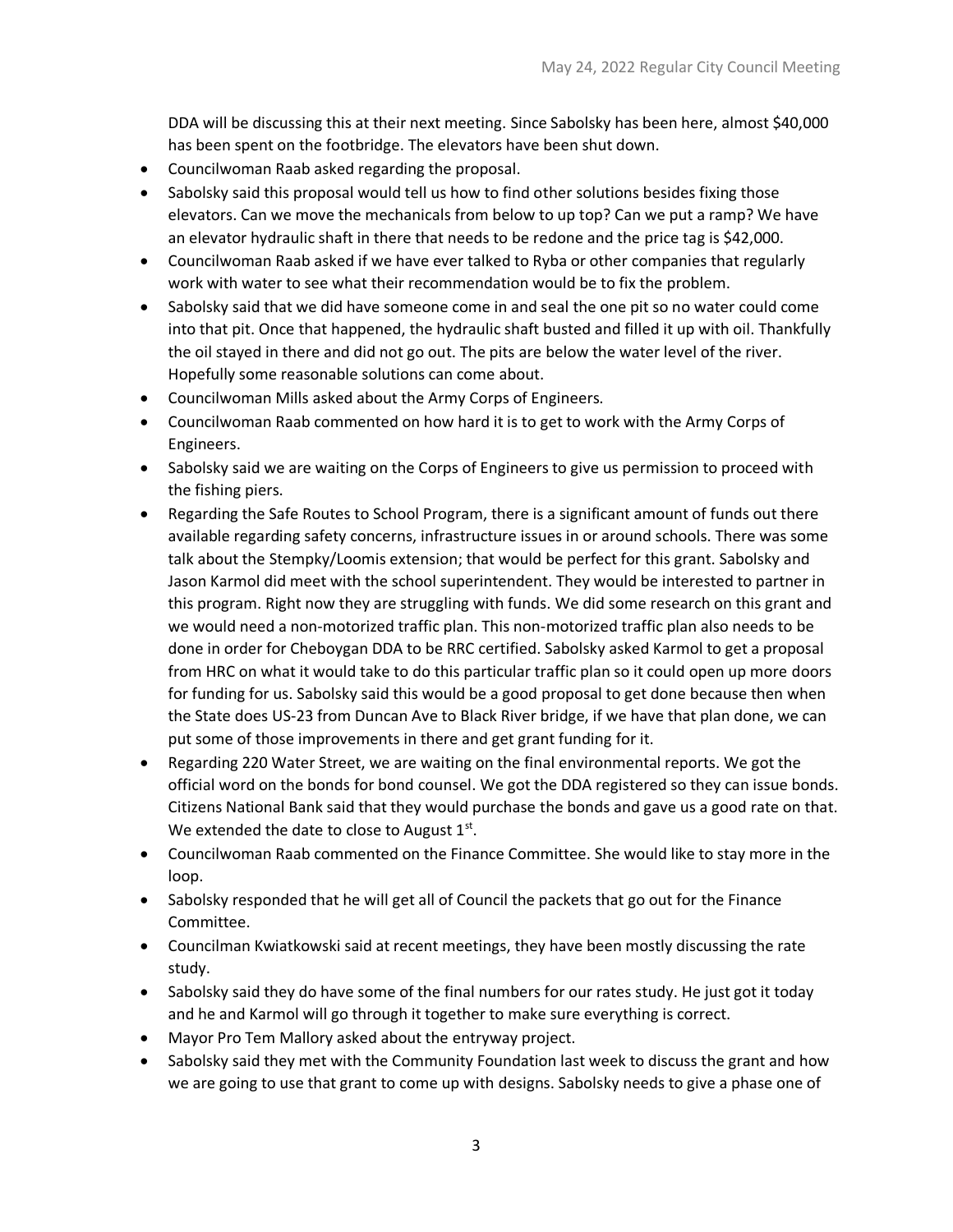the project to the Foundation and once they approve that, they will move into phase two as they have cut this process into phases.

- Councilwoman Raab asked who are we working with to make the designs.
- Sabolsky responded that he thinks they need to bid that out to come up with some ideas. Whoever is selected will work with a group of folks in town. An MOU is in place with the Community Foundation.
- Mayor Pro Tem Mallory asked about the Hometown Heroes.
- Sabolsky said Schneider has been working with a veteran's group to figure out how to get the brackets onto the poles.

### **City Clerk's Comments:**

• Clerk Singles told Council that those who are running for the upcoming seats will need their affidavits of identity and nominating petitions into her by July 26<sup>th</sup>. They still need to file with the County clerk.

#### **Public Comment:**

- Connie Rieger asked if Sabolsky had heard any more information on the charging stations.
- Sabolsky said we are the first ones scheduled to be done sometime in July. We are supposed to have the fastest charging stations available in Michigan. We have requested the company we are working with to come up and walk the parking lot so we can map out where they need to be.
- Mrs. Rieger is on the Housing Commission and she wanted to thank Council on the support of the land division. Thanked everyone who worked on this for their time.
- Dale Rieger told Council about the June  $11<sup>th</sup>$  event happening on the Children's Trail.
- Councilwoman Raab asked regarding the fish bench.
- Mrs. Rieger said that Pat Gildner is working with the fish bench.

### **Committee Updates:**

- Councilwoman Raab reported that she had to miss the last HRC meeting due to family troubles. She said that the CLG is moving right along.
- Councilwoman Mills told Councilwoman Raab about an email she received about some historical letters someone had found and was wondering if our HRC would like the letters.
- Councilwoman Raab responded that they indeed would. Councilwoman Raab also commented on some old pictures of the hospital and to compare the pictures of the hospital back in the day to now is fascinating to look at.
- Councilwoman Darling reported on the Recreation Commission. The commissioners went out and talked to different businesses/people about parks and rec to get feedback. The Recreation Commission asked Sabolsky what they should be focusing on as a commission.

### **Messages and Communications from Mayor and Council Members:**

• Councilman Kwiatkowski commented that our committees and commissions are on a volunteer basis. He has never seen someone come in and became apart of a committee without committing to it.